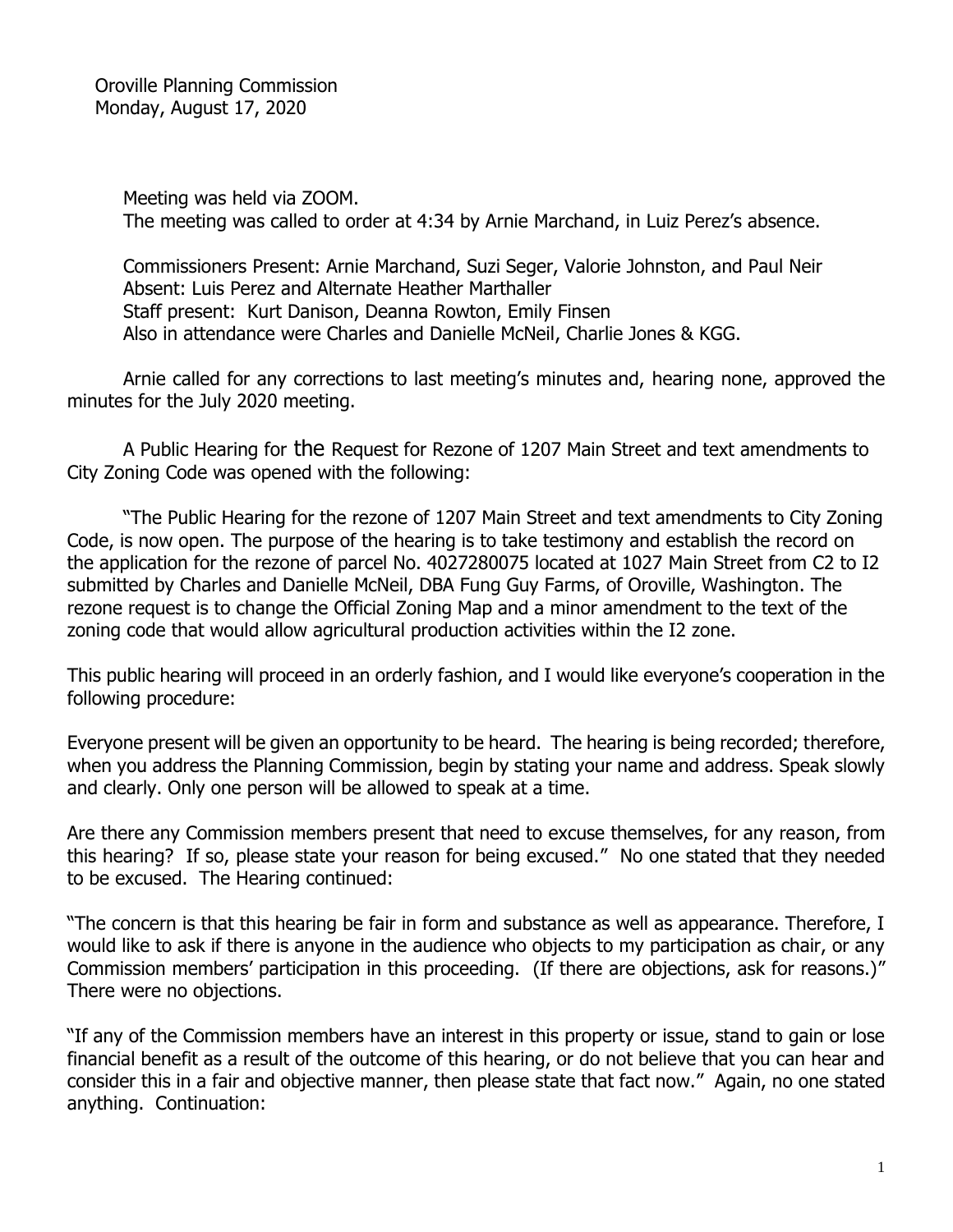"Has any member of the Planning Commission engaged in communication outside of this hearing with opponents or proponents on this issue to be heard? If so, that Commission member must place on the record the substance of any such communication so that other interested parties may have the right at this hearing to rebut the substance of the communication." Paul Neir stated that he had been to the facility and taken a tour of their business. There were no objections to his activity.

"The purpose of this hearing is for the Planning Commission to hear and consider the pertinent facts relating to the rezone and text amendment request, and to approve, deny, or approve with conditions.

At this time, the floor is open for comments from the audience. Please identify yourself. In fairness to all in attendance, each person will be given an opportunity to address the Commission for an initial period, not to exceed five minutes. If more time is needed, it will be made available after everyone has had a chance to speak. Again, I am requesting the Commission hold their questions for the public and proponent until evervone is done."

There were no comments or questions from the audience. Suzi asked about the McNeil's future plans for the business, if it included raising other types of mushrooms. Her questions were regarding odor, the use of manure and chemicals. The McNeils stated that the only growing medium they use is straw. They stated that using straw prevents any contamination and there is no odor.

Kurt explained that the processing and storage of agriculture products is already allowed in the Industrial 2 Zone, but that what is in question, what the rezone is about, is Production. He stated that there is an option to allow this through a Conditional Use Permit, but that, odor control would still be an issue - how to control and measure odor.

Arnie reiterated that the original discussion back in 2018 was mainly concerning odor. Suzie stated that the Commission was not fully aware of growing conditions at that time. Paul expressed that he felt the need to address terminology about odors and how to measure and control that.

Kurt stated that, if the Commissioners wanted to continue the Hearing, he would do some research and get ideas on regulating odor and verbiage for such. Paul suggested that he might check with County Commissions, as he is aware that they have had to deal with such issues.

All Commissioners stated they were leaning favorable toward the rezone, however, they wanted a bit more research and information. They directed Kurt to find out more and that they all agreed to a special meeting to continue the Hearing. Paul made a motion to have a Special Meeting on August 31, 2020 at 4:30 pm, in order to continue this Hearing. Valorie seconded the motion and it passed.

Kurt asked if the members were ready to have the Zoning Map, as forwarded to them in draft format, go to a Public Hearing process. There was discussion about the September meeting and it was cancelled. Paul made a motion to have a Public Hearing for the Zoning Map at the October 19th meeting. Valorie seconded the motion and it passed.

There was discussion regarding "Mobile Vendors" and the fact that our Zoning Code has no regulations stated. Arnie felt that we do, indeed, need to have some language for some sort of control of such endeavors. Paul agreed that regulations in place will alleviate certain problems that